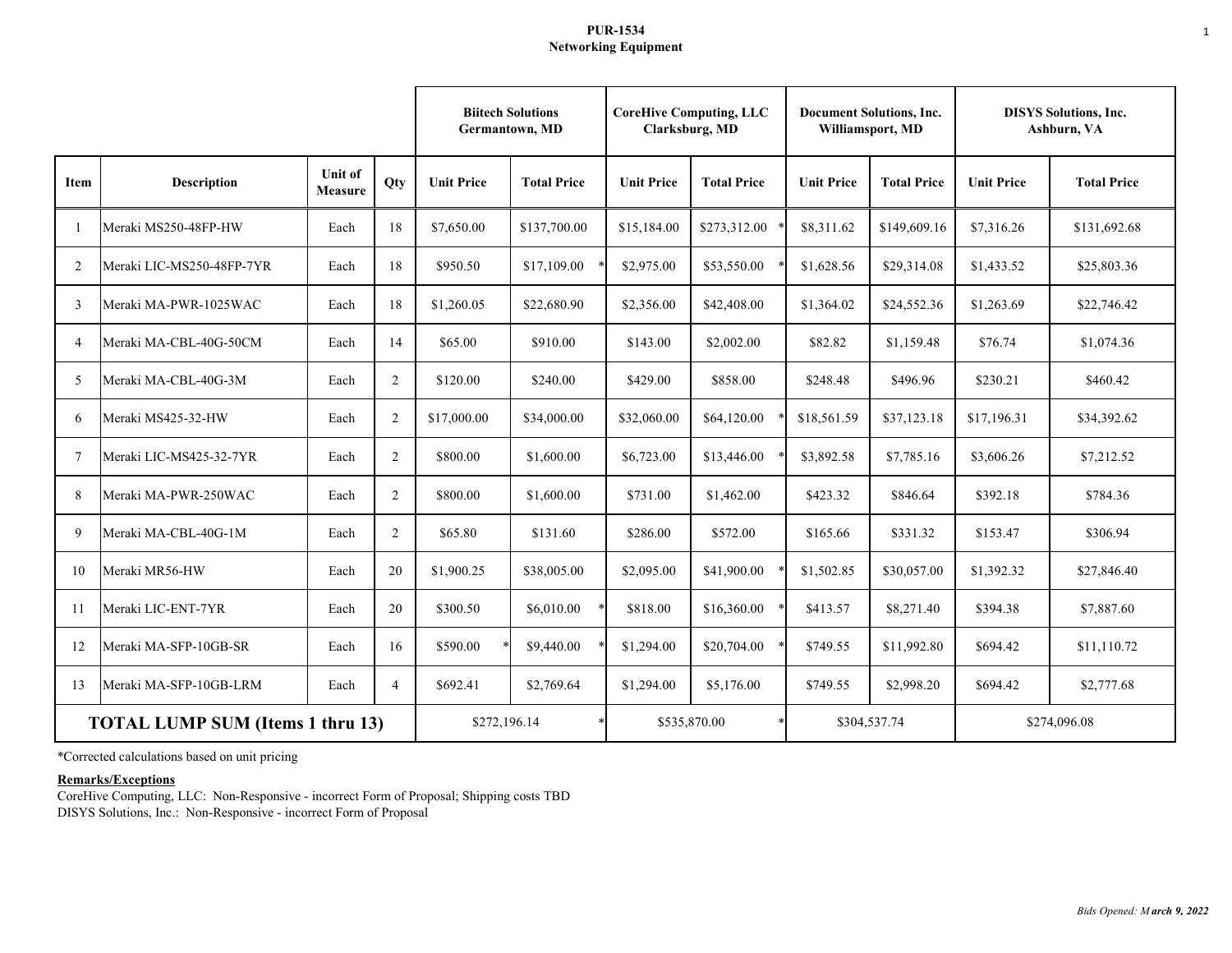# **PUR-1534 Networking Equipment**

|                                         |                           |                                  | <b>DVTeck Inc.</b><br>Miami, FL |                   | GHA Technoplogies, Inc. | Scottsdate, AZ    | <b>Mvation Worldwide, Inc.</b><br><b>Glen Cove, NY</b> |                   |                    |
|-----------------------------------------|---------------------------|----------------------------------|---------------------------------|-------------------|-------------------------|-------------------|--------------------------------------------------------|-------------------|--------------------|
| Item                                    | <b>Description</b>        | <b>Unit of</b><br><b>Measure</b> | Qty                             | <b>Unit Price</b> | <b>Total Price</b>      | <b>Unit Price</b> | <b>Total Price</b>                                     | <b>Unit Price</b> | <b>Total Price</b> |
|                                         | Meraki MS250-48FP-HW      | Each                             | 18                              | \$7,680.70        | \$138,252.60            | \$7,079.10        | \$127,423.80                                           | \$7,019.00        | \$126,342.00       |
| 2                                       | Meraki LIC-MS250-48FP-7YR | Each                             | 18                              | \$1,504.93        | \$27,088.74             | \$1,387.05        | \$24,966.90                                            | \$1,375.37        | \$24,756.66        |
| 3                                       | Meraki MA-PWR-1025WAC     | Each                             | 18                              | \$1,375.07        | \$24,751.26             | \$1,274.12        | \$22,934.16                                            | \$1,263.39        | \$22,741.02        |
| $\overline{4}$                          | Meraki MA-CBL-40G-50CM    | Each                             | 14                              | \$83.50           | \$1,169.00              | \$77.36           | \$1,083.04                                             | \$76.71           | \$1,073.94         |
| 5                                       | Meraki MA-CBL-40G-3M      | Each                             | 2                               | \$250.50          | \$501.00                | \$232.10          | \$464.20                                               | \$230.15          | \$460.30           |
| 6                                       | Meraki MS425-32-HW        | Each                             | $\overline{2}$                  | \$18,711.91       | \$37,423.82             | \$17,338.30       | \$34,676.60                                            | \$17,192.23       | \$34,384.46        |
| $\tau$                                  | Meraki LIC-MS425-32-7YR   | Each                             | 2                               | \$3,924.10        | \$7,848.20              | \$3,636.03        | \$7,272.06                                             | \$3,605.40        | \$7,210.80         |
| 8                                       | Meraki MA-PWR-250WAC      | Each                             | 2                               | \$426.75          | \$853.50                | \$395.41          | \$790.82                                               | \$392.08          | \$784.16           |
| 9                                       | Meraki MA-CBL-40G-1M      | Each                             | 2                               | \$166.99          | \$333.98                | \$154.73          | \$309.46                                               | \$153.43          | \$306.86           |
| 10                                      | Meraki MR56-HW            | Each                             | 20                              | \$1,505.03        | \$30,100.60             | \$1,403.81        | \$28,076.20                                            | \$1,391.99        | \$27,839.80        |
| 11                                      | Meraki LIC-ENT-7YR        | Each                             | 20                              | \$382.18          | \$7,643.60              | \$351.06          | \$7,021.20                                             | \$348.11          | \$6,962.20         |
| 12                                      | Meraki MA-SFP-10GB-SR     | Each                             | 16                              | \$755.62          | \$12,089.92             | \$700.15          | \$11,202.40                                            | \$694.26          | \$11,108.16        |
| 13                                      | Meraki MA-SFP-10GB-LRM    | Each                             | $\overline{4}$                  | \$755.62          | \$3,022.48              | \$700.15          | \$2,800.60                                             | \$694.26          | \$2,777.04         |
| <b>TOTAL LUMP SUM (Items 1 thru 13)</b> |                           |                                  |                                 | \$291,078.70      |                         |                   | \$269,021.44                                           | \$266,747.40      |                    |

\*Corrected calculations based on unit pricing

**Remarks/Exceptions**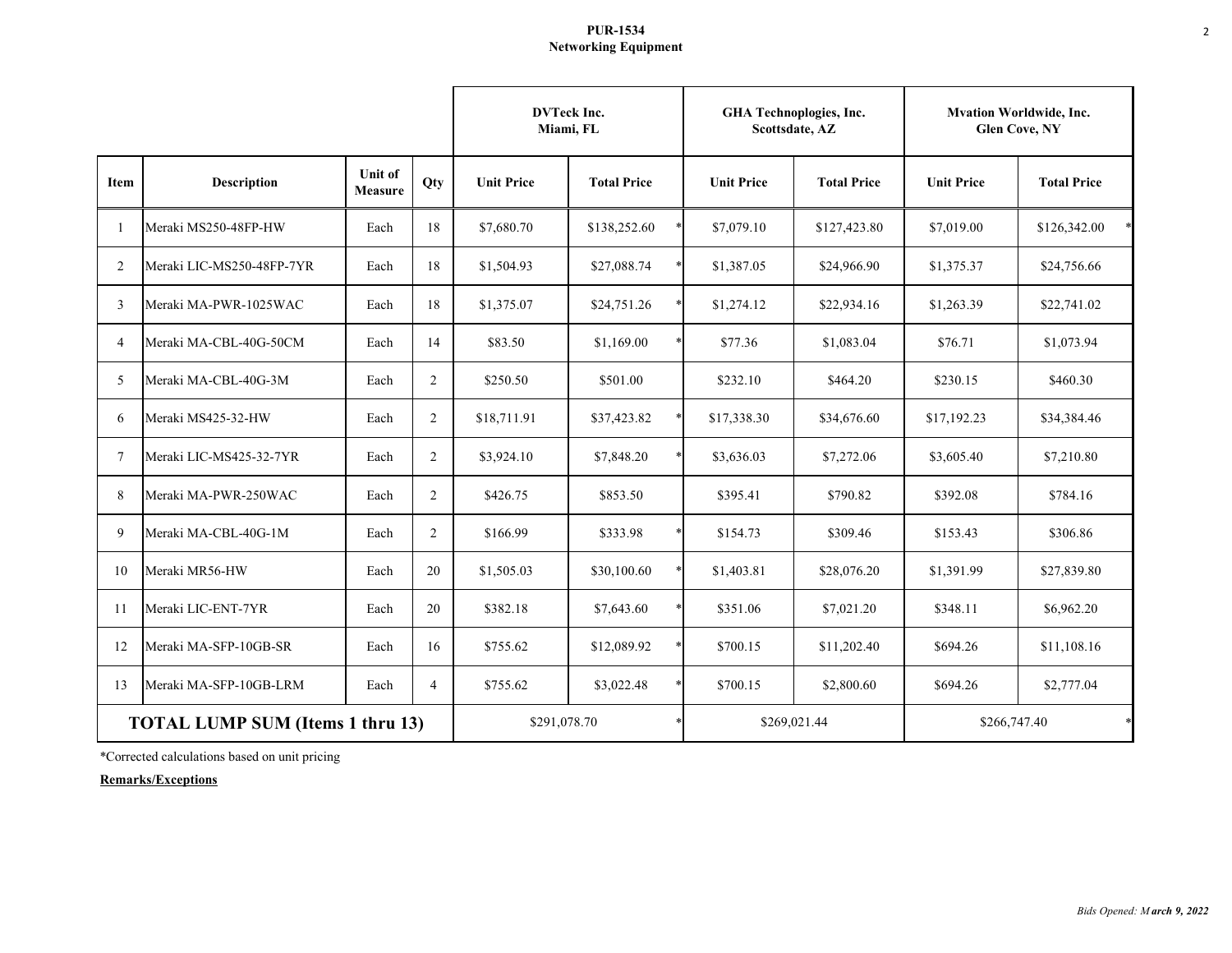### **PUR-1534 Networking Equipment**

|                                         |                           |                           |                | <b>Sunflower Lab, LLC</b><br>Hilliard, OH | Teltek Systems, Inc.<br><b>Westminster, MD</b> |                   | ConvergeOne, Inc.<br><b>Bloomington, MN</b> |                   |                    |
|-----------------------------------------|---------------------------|---------------------------|----------------|-------------------------------------------|------------------------------------------------|-------------------|---------------------------------------------|-------------------|--------------------|
| Item                                    | <b>Description</b>        | <b>Unit of</b><br>Measure | Qty            | <b>Unit Price</b>                         | <b>Total Price</b>                             | <b>Unit Price</b> | <b>Total Price</b>                          | <b>Unit Price</b> | <b>Total Price</b> |
| -1                                      | Meraki MS250-48FP-HW      | Each                      | 18             | \$7,687.88                                | \$138,381.84                                   | \$6,535.91        | \$146,325.24                                | \$8,129.18        | \$146,325.24       |
| 2                                       | Meraki LIC-MS250-48FP-7YR | Each                      | 18             | \$1,506.34                                | \$27,114.12                                    | \$1,047.18        | \$18,849.24                                 | \$1,592.80        | \$28,670.40        |
| 3                                       | Meraki MA-PWR-1025WAC     | Each                      | 18             | \$1,371.04                                | \$24,678.72                                    | \$1,032.06        | \$18,577.08                                 | \$1,380.30        | \$24,845.40        |
| $\overline{4}$                          | Meraki MA-CBL-40G-50CM    | Each                      | 14             | \$83.25                                   | \$1,165.50                                     | \$62.66           | \$877.24                                    | \$83.81           | \$1,173.34         |
| 5                                       | Meraki MA-CBL-40G-3M      | Each                      | $\overline{2}$ | \$249.77                                  | \$499.54                                       | \$188.00          | \$376.00                                    | \$251.44          | \$502.88           |
| 6                                       | Meraki MS425-32-HW        | Each                      | $\overline{2}$ | \$18,657.12                               | \$37,314.24                                    | \$13,677.76       | \$27,355.52                                 | \$18,783.17       | \$37,566.34        |
| 7                                       | Meraki LIC-MS425-32-7YR   | Each                      | $\overline{2}$ | \$3,912.60                                | \$7,825.20                                     | \$2,945.21        | \$5,890.42                                  | \$3,939.03        | \$7,878.06         |
| 8                                       | Meraki MA-PWR-250WAC      | Each                      | $\overline{2}$ | \$425.50                                  | \$851.00                                       | \$320.30          | \$640.60                                    | \$428.37          | \$856.74           |
| 9                                       | Meraki MA-CBL-40G-1M      | Each                      | $\overline{2}$ | \$166.50                                  | $\ast$<br>\$333.00                             | \$123.16          | \$246.32                                    | \$167.63          | $\ast$<br>\$335.26 |
| 10                                      | Meraki MR56-HW            | Each                      | 20             | \$1,510.59                                | \$30,211.80                                    | \$1,117.32        | \$22,346.40                                 | \$1,520.80        | \$30,416.00        |
| 11                                      | Meraki LIC-ENT-7YR        | Each                      | 20             | \$383.46                                  | \$7,669.20                                     | \$358.55          | \$7,171.00                                  | \$405.12          | \$8,102.40         |
| 12                                      | Meraki MA-SFP-10GB-SR     | Each                      | 16             | \$753.41                                  | \$12,054.56                                    | \$567.12          | \$9,073.92                                  | \$758.50          | \$12,136.00        |
| 13                                      | Meraki MA-SFP-10GB-LRM    | Each                      | $\overline{4}$ | \$753.41                                  | \$3,013.64                                     | \$547.40          | \$2,189.60                                  | \$758.50          | \$3,034.00         |
| <b>TOTAL LUMP SUM (Items 1 thru 13)</b> |                           |                           |                | \$291,112.36                              |                                                |                   | \$259,918.58                                | \$301,842.06      |                    |

\*Corrected calculations based on unit pricing

# **Remarks/Exceptions**

Sunflower Lab, LLC: Non-Responsive - document modified.

1) This is only for supply of products. 2) Quote is valid till 03/13/22 3) No on-site services are included inabove price. 4) Shipping charges are \$2.00 5) Taxes are not included in the above prices. 6) Installation and configuration are not included. 7) The warranty suport will be provided directly by OEM according to their terms and conditions. 8) Payment terms NET 30 Days